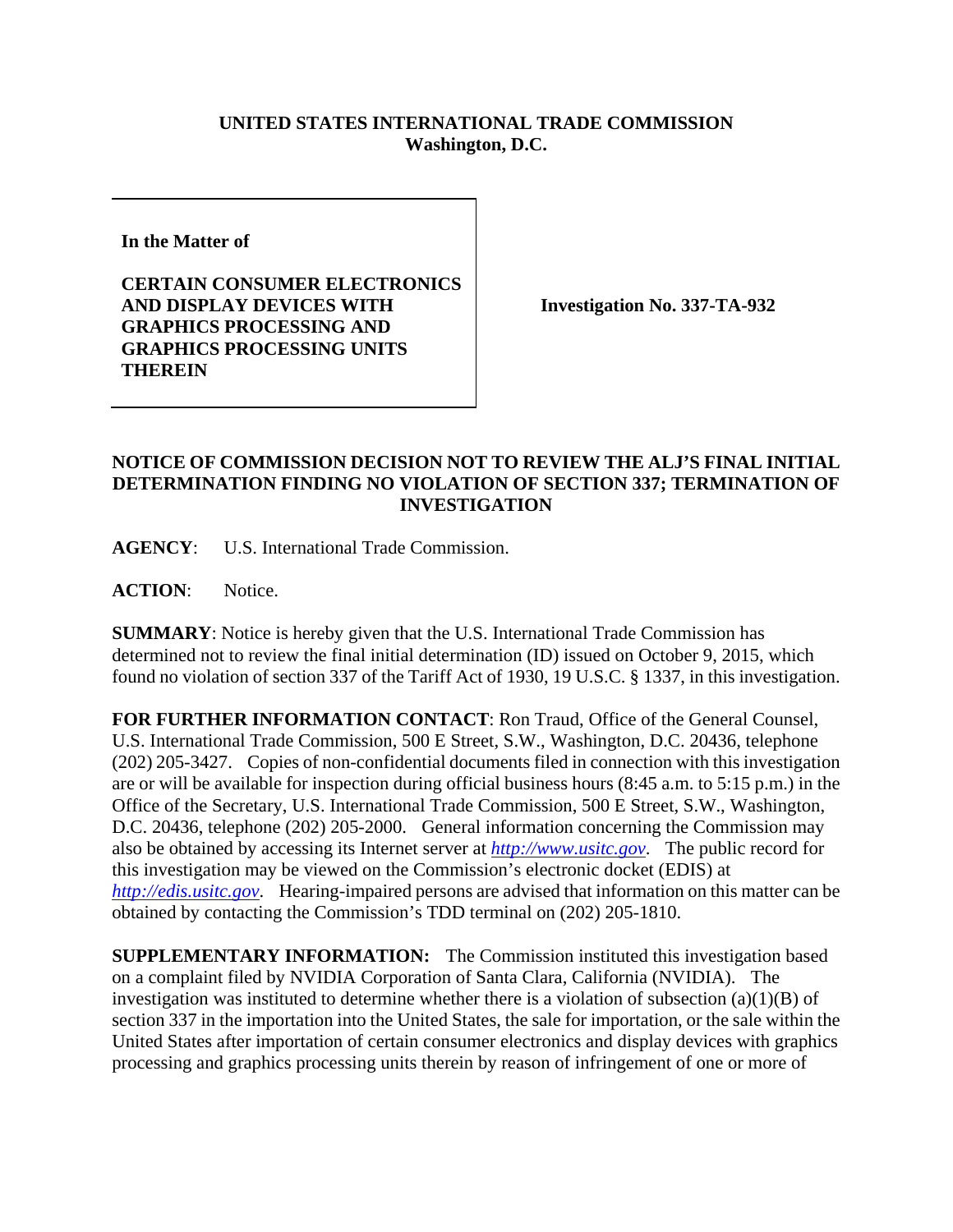claims 1, 19, and 20 of U.S. Patent No. 6,198,488 (the '488 patent); claims 1-29 of U.S. Patent No. 6,992,667 (the '667 patent); claims 1-5, 7-19, 21-23, 25-30, 34-36, 38, and 41-43 of U.S. Patent No. 7,038,685 (the '685 patent); claims 5-8, 10, 12-20, and 24-27 of U.S. Patent No. 7,015,913 (the '913 patent); claims 7, 8, 11-13, 16-21, 23, 24, 28, and 29 of U.S. Patent No. 6,697,063 (the '063 patent); claims 1-10, 12, and 14 of U.S. Patent No. 7,209,140 (the '140 patent); and claims 1-6, 9-16, and 19-25 of U.S. Patent No. 6,690,372 (the '372 patent), and whether an industry in the United States exists as required by subsection (a)(2) of section 337. 79 Fed. Reg. 61338 (Oct. 10, 2014). Respondents include Samsung Electronics Co., Ltd. (Republic of Korea); Samsung Electronics America, Inc. (Ridgefield Park, NJ); Samsung Telecommunications America, LLC (Richardson, TX); Samsung Semiconductor, Inc. (San Jose, CA); and Qualcomm, Inc. (San Diego, CA) (collectively, Respondents). NVIDIA later withdrew all allegations regarding the '488, '667, '913, and '063 patents and some allegations regarding the '140, '372, and '685 patents.

On October 9, 2015, the presiding administrative law judge (ALJ) issued his ID finding no violation by Respondents of section 337 with respect to the remaining allegations. Specifically, regarding the '140 patent, the ID concluded: (1) claim 14 is invalid for obviousness; (2) the accused products do not infringe; and (3) there is no domestic industry. Regarding the '372 patent, the ID concluded: (1) claim 23 and claim 24 are invalid for anticipation; (2) some of the accused products infringe claim 23, but none of the accused products infringe claim 24; and (3) there is no domestic industry. Regarding the '685 patent, the ID concluded: (1) neither claim 1 nor claim 15 are invalid for anticipation; (2) the accused products do not infringe claim 1 or claim 15; and (3) there is a domestic industry. The ID additionally found that the scope of this investigation is limited to consumer electronics and display devices that include graphics processing capabilities and that have graphics processing units therein, rejecting NVIDIA's argument to include Qualcomm graphics processing units separate and apart from the consumer electronic and display devices.

On October 26, 2015, NVIDIA filed a petition for review of the ALJ's findings related to the '372 and '685 patents, and Respondents filed a contingent petition for review of the ALJ's findings related to the '140 and '685 patents. NVIDIA did not seek review of the ALJ's findings related to the '140 patent. On October 30, 2015, the ALJ issued his recommended determination on remedy and bond. On November 3, 2015, NVIDIA, Respondents, and the Office of Unfair Import Investigations filed responses to the petitions and contingent petitions.

Having examined the record of this investigation, including the ID, the petition for review, the contingent petition thereto, and the respective responses, the Commission has determined not to review the ID.

On September 24, 2015, NVIDIA filed an Unopposed Motion to Terminate the Investigation as to Respondent Samsung Telecommunications America, LLC. We have reviewed the motion, and it is granted.